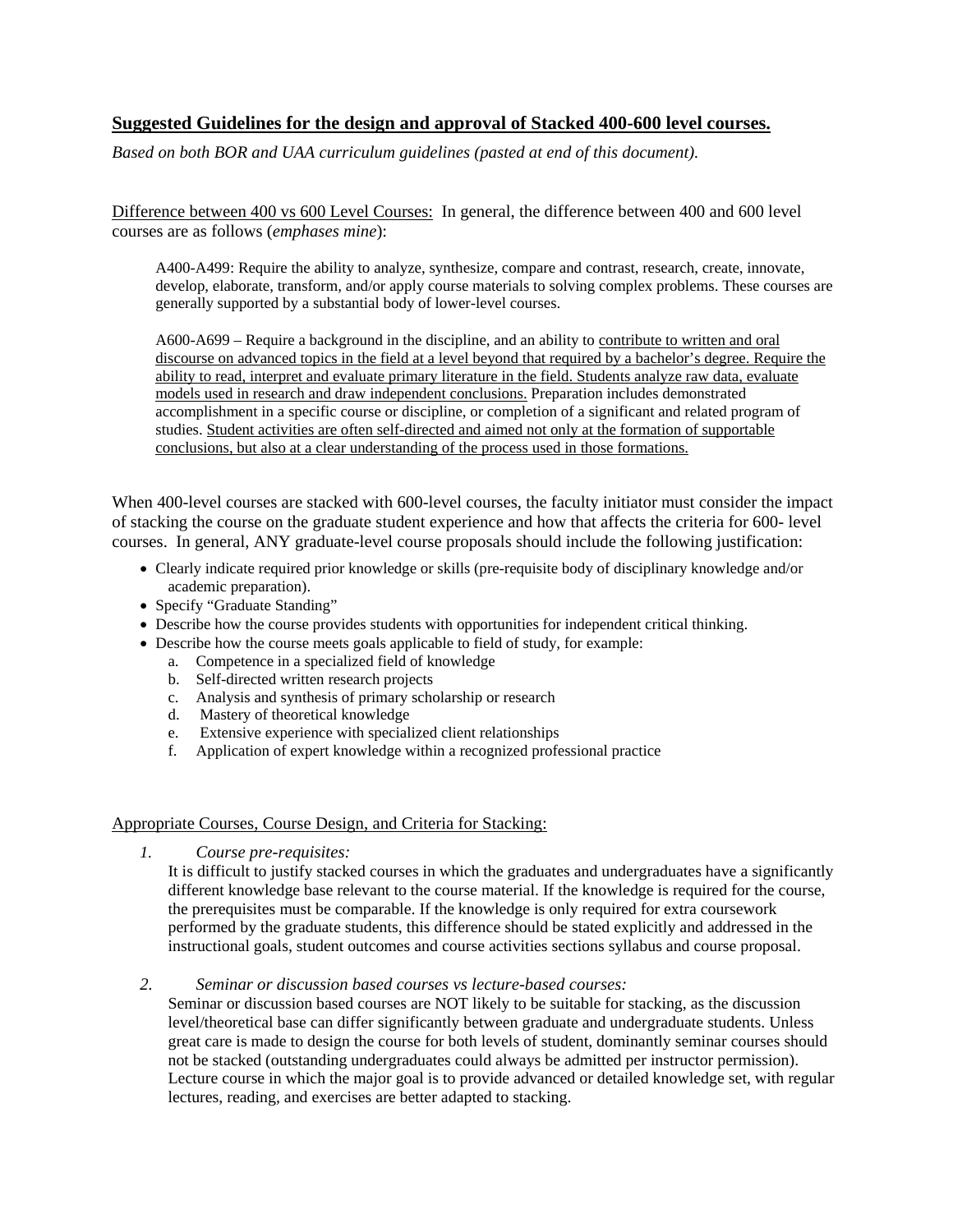### *3. Readings and information sources:*

In courses designed to provide detailed knowledge set to advanced undergraduates or graduate students, the primary reading and informational sources should be advanced texts or instructor compiled readings, and not research journal articles. Undergraduate students generally lack the knowledge base and experience to derive all information from the primary literature. While it is certainly valuable to expose undergrads to primary literature, it should not form the dominant reading source for the course. Graduate students could be expected to use professional literature for background reading and/or specific assignments. This is one potential way to clearly separate graduate and undergraduate expectations in the course.

## Logistics of Stacking:

The course description and syllabus of a stacked course must clearly articulate the difference in experience, performance and evaluation of students at different levels, including graduate students vs. undergraduate students. *If a graduate-level course is stacked with a 400-level course, or if undergraduate students are taking the course as part of their baccalaureate degree, the justification must clearly describe how the quality of the graduate students' experience will be maintained in a mixed-level classroom.*

Whatever means, methods, and criteria are used to distinguish graduate vs undergraduate experience and grading in the course, they must be clearly outlined in the course proposal and clearly described in the course syllabus. It is highly recommended that TWO SEPARATE SYLLABI be created for the graduate and undergraduate aspects of the course. This will prevent confusion among students, and force instructors to clearly distinguish the courses and grading schemes.

### *Some suggested outcomes/assessments that may be appropriate for 600-level students in a stacked course:*

- Extra *reading assignments based in the primary research literature, evaluated via written critical reviews and/or oral presentations.*
- Extra writing assignments that *evince ability to synthesize research fields* (comprehensive scholarly reviews or synthesis of other disciplinary areas with the course material)
- Assignments to measure the ability of graduate students to *integrate course material into experimental design,* such as writing formal research grant proposals, or oral or written presentation of how the course material informs the student's own thesis research
- Separate exams for graduate students that measure not only comprehension of the lecture material but the ability to integrate and apply the material at more advanced levels, such as hypothesis formulation and experimental design, or the ability to interpret raw research data. An option is to assign extra 'take-home' exam portions for gradate students. Grad student exams could include additional questions based on reading of research literature.
- Teaching experiences, in which graduate students instruct undergraduates, lead discussion groups or present analysis of primary research, offer another context in which graduate students may demonstrate and more advanced knowledge and be assessed accordingly. NOTE: It is *not* permissible to foist major lecture components of the course onto graduate students (e.g. each grad student teaches a full lecture). Graduate teaching experiences, if utilized, must be carefully planned, integrated, and supervised by the instructor.
- Distinct difference grading and assessment of work and exams. Graduate students should be held to a higher standard in grading all exams and assignments, especially those shared with undergrads.
- In addition, the ratio between undergraduate and graduate students should be addressed. Courses that are evenly divided may provide a more balanced environment than a course in which only one or two graduate students are present.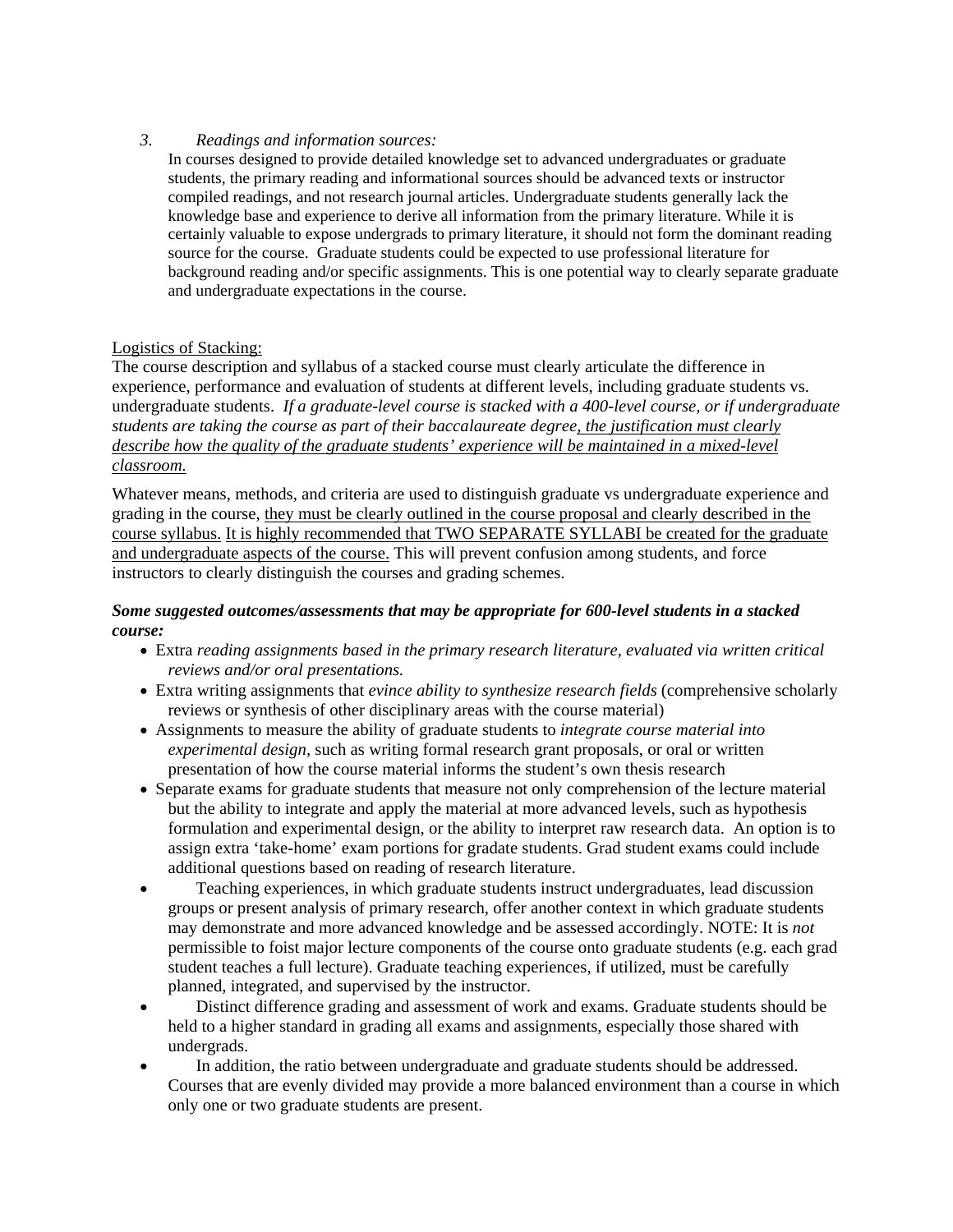## *Resources consulted:*

## **University of Alaska Board of Regents**

## **UNIVERSITY REGULATION PART X – ACADEMIC POLICY Chapter 10.04 Academic Programs**

- 1. Non-degree and preparatory courses.
- 001‐049: Courses with these numbers are career development courses or community interest courses and are not applicable toward any degree or certificate program, even by petition.

Continuing education units may be awarded for completion of these courses. The number of CEUs awarded is related to the amount of time required to master the material presented, with one CEU typically awarded for 10 hours of active participation in a directed learning environment with an instructor available, or for 20 hours of laboratory or experiential learning where the student's investigation and discovery are largely independent. The number of CEUs awarded is determined by the Chief Academic Officer (dean or director) of the offering unit. Fractional CEUs may be awarded.

- 050-099: Courses with these numbers provide basic or supplemental preparation for introductory college courses. They may be applicable to some department awarded certificates of completion in accordance with program requirements, but they are not applicable to transcripted certificates or to associate, baccalaureate, or graduate degrees, even by petition.The student's effort is indicated by credit hours (as defined in section 2. below), which are not transcripted as academic credit unless the course includes a component for evaluation of student performance.
- 2. Academic Credit Courses

Courses with these numbers count toward undergraduate and graduate degrees and certificates as described below. Each course includes a component for evaluation of student performance. Student effort is indicated by credit hours. One credit hour represents three hours of student work per week for a 15-week semester (e.g., one class-hour of lecture and two hours of study or three class‐hours of laboratory) for a minimum of 2250 minutes of total student engagement, which may include exam periods. Equivalencies to this standard may be approved by the chief academic officer of the university or community college. Academic credit courses are numbered as follows.

The numbering sequence signifies increasing sophistication in a student's ability to extract, summarize, evaluate and apply relevant class material. Students are expected to demonstrate learning skills commensurate with the appropriate course level, and to meet, prior to registration, prerequisites for all courses as listed with the course descriptions.

a. Lower division courses usually taken by freshmen and sophomores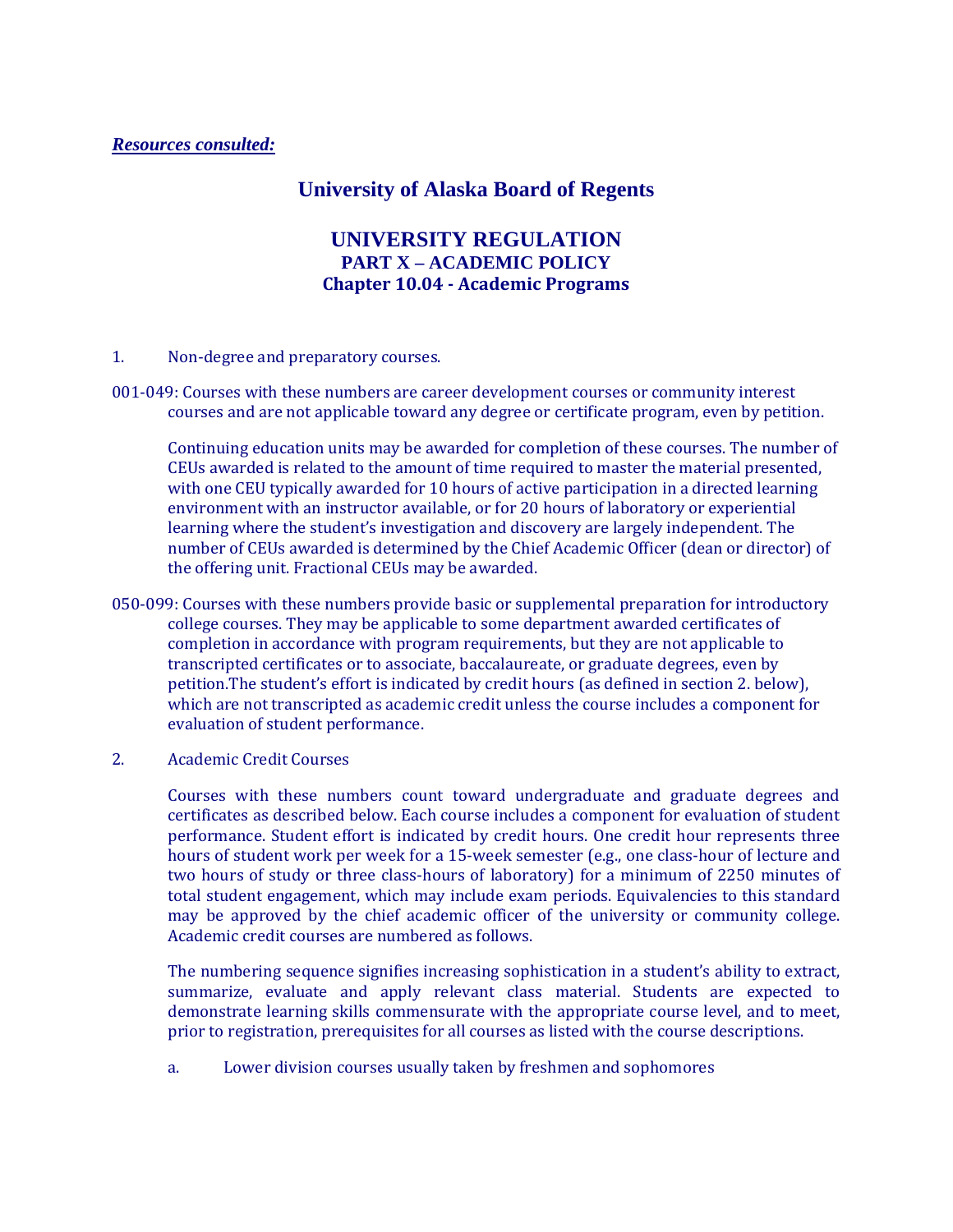100‐199: Courses with these numbers introduce a field of knowledge and/or develop basic skills and concepts, usually as foundation or survey courses. They are applicable to certificates, and associate and baccalaureate degrees, in accordance with certificate/degree requirements

200‐299: Courses with these numbers provide more depth than 100‐level courses and/or build upon 100-level courses. These courses may connect foundation or survey courses with advanced work in a given field, require previous college experience, or develop advanced skills. They are applicable to certificates, and associate and baccalaureate degrees, in accordance with certificate/degree requirement

b. Upper division courses usually taken by juniors and seniors

300‐399: Courses with these numbers build upon previous course work and require familiarity with the concepts, methods, and vocabulary of a discipline. They are applicable to baccalaureate degrees and may be applicable to associate degrees, in accordance with degree requirements. These courses are not applicable to graduate degree requirements

400-499: Courses with these numbers require the ability to **analyze**, synthesize, compare and contrast, research, create, innovate, develop, elaborate, transform, and/or apply course material to solving complex problems, and generally require a substantial background of study in lower-level courses. These courses are applicable to baccalaureate degrees, in accordance with degree requirements. These courses may be applied to graduate requirements for some master's degrees with prior approval of the student's graduate study committee. However, a student may not apply a course to both a baccalaureate and a master's degree.

c. Graduate level cours

600-699: Courses with these numbers demand rigorous analysis, synthesis, and research skills. These courses are applicable to masters and doctoral degrees, in accordance with degree requirements. With prior approval of the major department they may be used to meet degree or graduation requirements for some baccalaureate degrees, but a student may not apply a course to both a baccalaureate and a graduate degree.

3. Professional Development Courses

500‐599: Courses with these numbers are designed to provide continuing education for professionals at a post‐baccalaureate level. These courses are not applicable to university degree or certificate program requirements, are not interchangeable with credit courses, even by petition, and may not be delivered simultaneously (stacked) with credit courses of similar content.

Courses may be graded Pass/No pass or, if the course includes an evaluation component, by letter grading. The measurement of student effort is indicated by professional development credits. Each professional development credit awarded requires at least 12.5 hours of student engagement in a directed learning environment under the supervision of a qualified instructor. These courses are provided on a self‐support basis.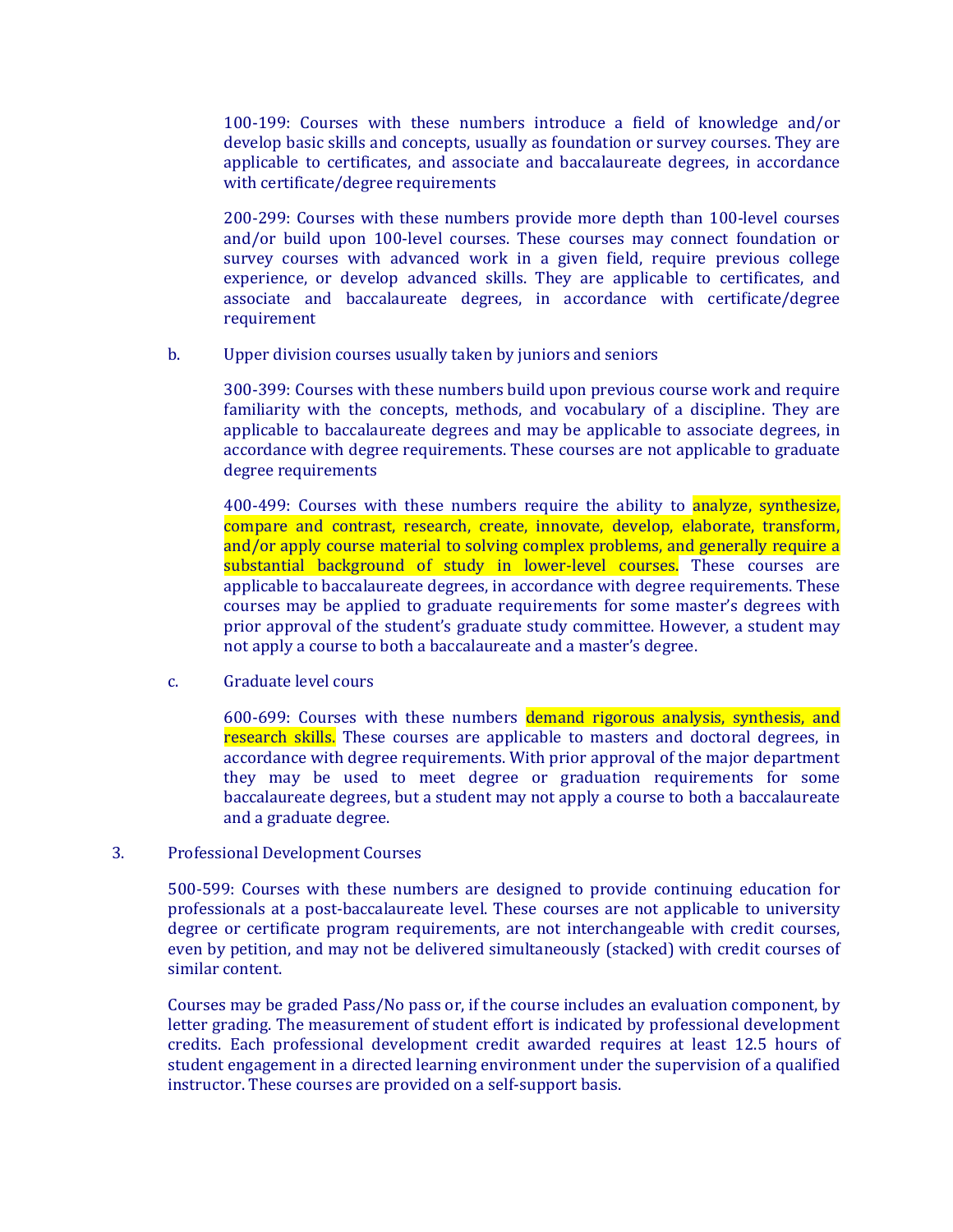# **The University of Alaska Anchorage Curriculum Handbook for Faculty** *Revised August 2010*

3. **Course level justification** – Provide a justification for the level to which the course has been assigned. *Course Level Expectations for Academic Course Levels* – In general, advances in course level (lower, upper, and graduate) correlate with sophistication of academic work. It should be noted that some students find introductory courses more demanding than advanced, specialized courses. In such courses, a more comprehensive approach and the first exposure to new ways of thinking may be harder for some individuals than covering a smaller, more familiar area in much greater detail.

The following definitions describe the expectations for the academic course levels: *Lower Division Courses*

> A100-A199: Introduce a field of knowledge and/or develop basic skills. These are usually foundation or survey courses.

> A200-A299: Provide more depth than 100-level courses and/or build upon 100-level courses. These courses may connect foundation or survey courses with advanced work in a given field, require previous college experiences, or develop advanced skills.

### B. *Upper Division Courses*

Require a background in the discipline recognized through course prerequisites, junior/senior standing or competency requirements. These courses demand well-developed writing skills, research capabilities and/or mastery of tools and methods of the discipline.

A300-A399: Build upon previous course work and require familiarity with the concepts, methods, and vocabulary of the discipline.

A400-A499: Require the ability to analyze, synthesize, compare and contrast, research, create, innovate, develop, elaborate, transform, and/or apply course materials to solving complex problems. These courses are generally supported by a substantial body of lower-level courses.

### C. *Graduate-Level Courses*

A600-A699 – Require a background in the discipline, and an ability to contribute to written and oral discourse on advanced topics in the field at a level beyond that required by a bachelor's degree. Require the ability to read, interpret and evaluate primary literature in the field. Students analyze raw data, evaluate models used in research and draw independent conclusions. Preparation includes demonstrated accomplishment in a specific course or discipline, or completion of a significant and related program of studies. Student activities are often self-directed and aimed not only at the formation of supportable conclusions, but also at a clear understanding of the process used in those formations.

For graduate-level coursework the justification must:

- i. Address descriptors of 600-699 courses from Chapter 7 of the UAA catalog*.*
- ii. Specify registration restrictions, e.g. "Admission to \*\*\*\* degree/certificate program" or "Graduate Status" where appropriate.
- iii. State the disciplinary background.
- iv. Specify prerequisites ,e.g. "GraduateStatus."
- v. Describe how the course provides students with opportunities for independent critical thinking.
- vi. Describe how the course enables students to meet the following goals when they are appropriate to the field:
	- a. Competence in a specialized field of knowledge
	- b. Extensive experience with specialized client relationships
	- c. Application of expert knowledge within a recognized professional practice
	- d. Analysis and synthesis of primary scholarship or research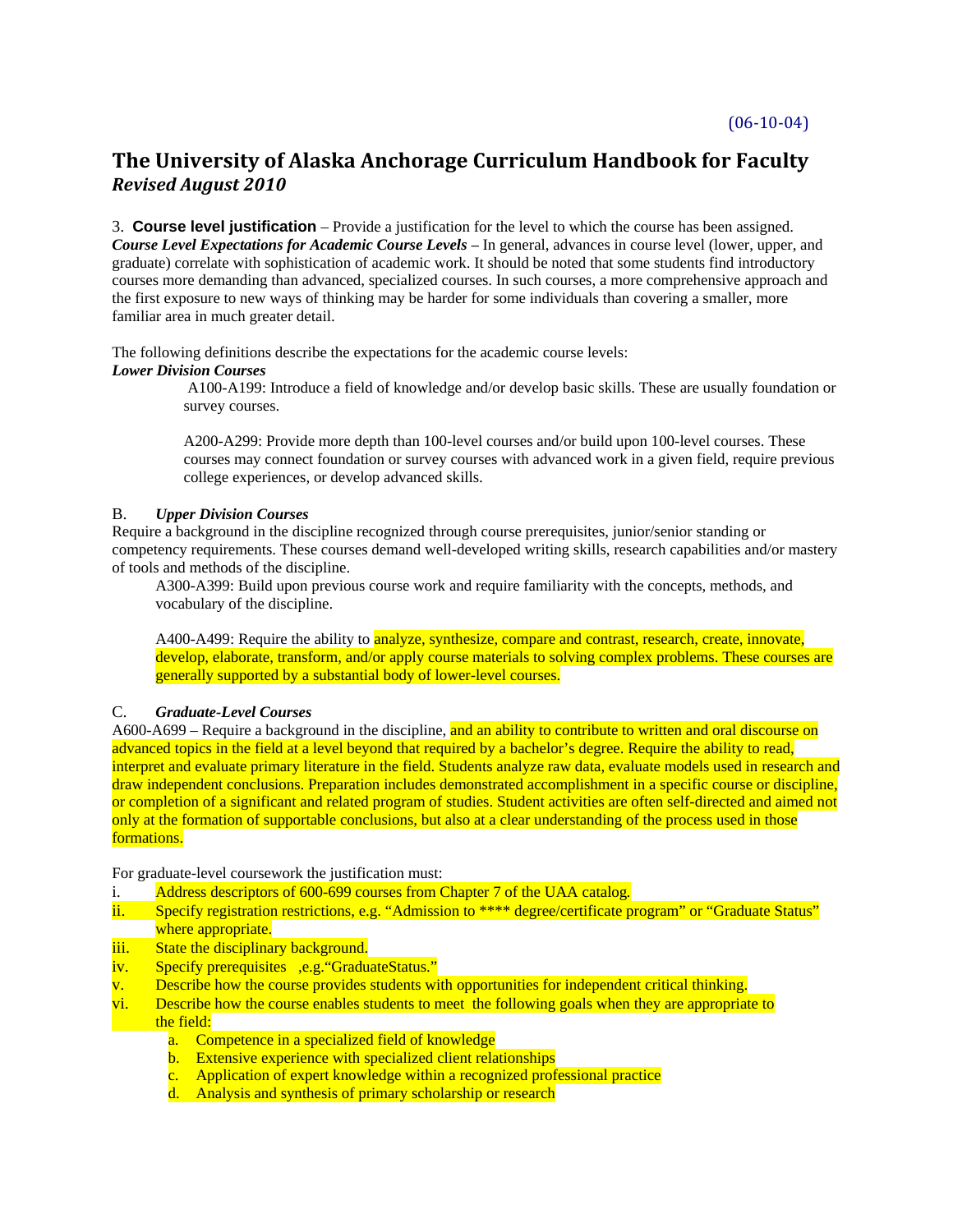- e. Self-directed written research projects
- f. Mastery of theoretical knowledge
- I. *Stacking* (if applicable)
	- i. Stacked courses are courses from the same prefix but at different levels offered at the same time and location.
	- ii. Existing and new courses may not be stacked unless approved as stacked courses by UAB/GAB.
	- iii. Courses may not be stacked informally for scheduling purposes.
	- iv. The course description and course content guide of as tacked course must clearly articulate the difference in experience, performance and evaluation of students at different levels, including graduate students vs. undergraduate students.
	- v. Courses that are at the 500 level may not be stacked with any other credit course numbered A050-A499 and A600-A699 or noncredit courses.
	- vi. If stacking status is requested, rationale must be provided.
	- vii. Courses at the 300 level may not be stacked with 600-level courses.

All graduate-level courses must meet certain criteria established by the GAB. In addition, when 400-level courses are stacked with 600-level courses, the faculty initiator must consider the impact of stacking the course on the graduate student experience and how that affects the criteria for 600- level courses. *If a graduate-level course is stacked with a 400-level course, or if undergraduate students are taking the course as part of their baccalaureate degree, the justification must clearly describe how the quality of the graduate students' experience will be maintained in a mixed-level classroom.* 

The following guidelines may assist in determining whether a course is suitable for stacking according to graduate criteria:

i. *Do the prerequisites (not registration restrictions) differ for the 400- vs. 600-level versions of the course?* It is difficult to justify stacked courses in which the graduates and undergraduates have a significantly different knowledge base relevant to the course material. If the knowledge is required for the course, the prerequisites must be comparable. If the knowledge is only required for extra coursework performed by the graduate students, this difference should be stated explicitly and addressed in the instructional goals, student outcomes and course activities sections of the CCG.

ii. *Is the course format predominantly discussion- or seminar-based?* This type of course is not likely to be suitable for stacking, as the discussion level/theoretical base can differ significantly between graduate and undergraduate students. In addition, the ratio between undergraduate and graduate students should be addressed. Courses that are evenly divided may provide a more balanced environment than a course in which only one or two graduate students are present.

iii. *Is the course format predominantly lecture-based? (Is the main intent of the course to provide a detailed knowledge set?)* 

*a. Is the PRIMARY source of information/reading the primary research literature of the field?*  This course is not likely to be suitable for stacking, as undergraduate students generally lack the knowledge base and experience to derive all information from the primary literature. *b. Is the PRIMARY source of information/reading material derived from textbooks or other less specialized literature?* 

This course is likely to be suitable for stacking. However, the performance expectations for graduate students should be explicitly defined, with special emphasis on how these expectations differ from the 400-level students.

### *Some suggested outcomes/assessments that may be appropriate for 600-level students in a stacked course:*

- i. Extra reading assignments based in the primary research literature, evaluated via written critical reviews and/or oral presentations
- ii. Extra writing assignments that evince ability to synthesize research fields (comprehensive scholarly reviews or synthesis of other disciplinary areas with the course material)